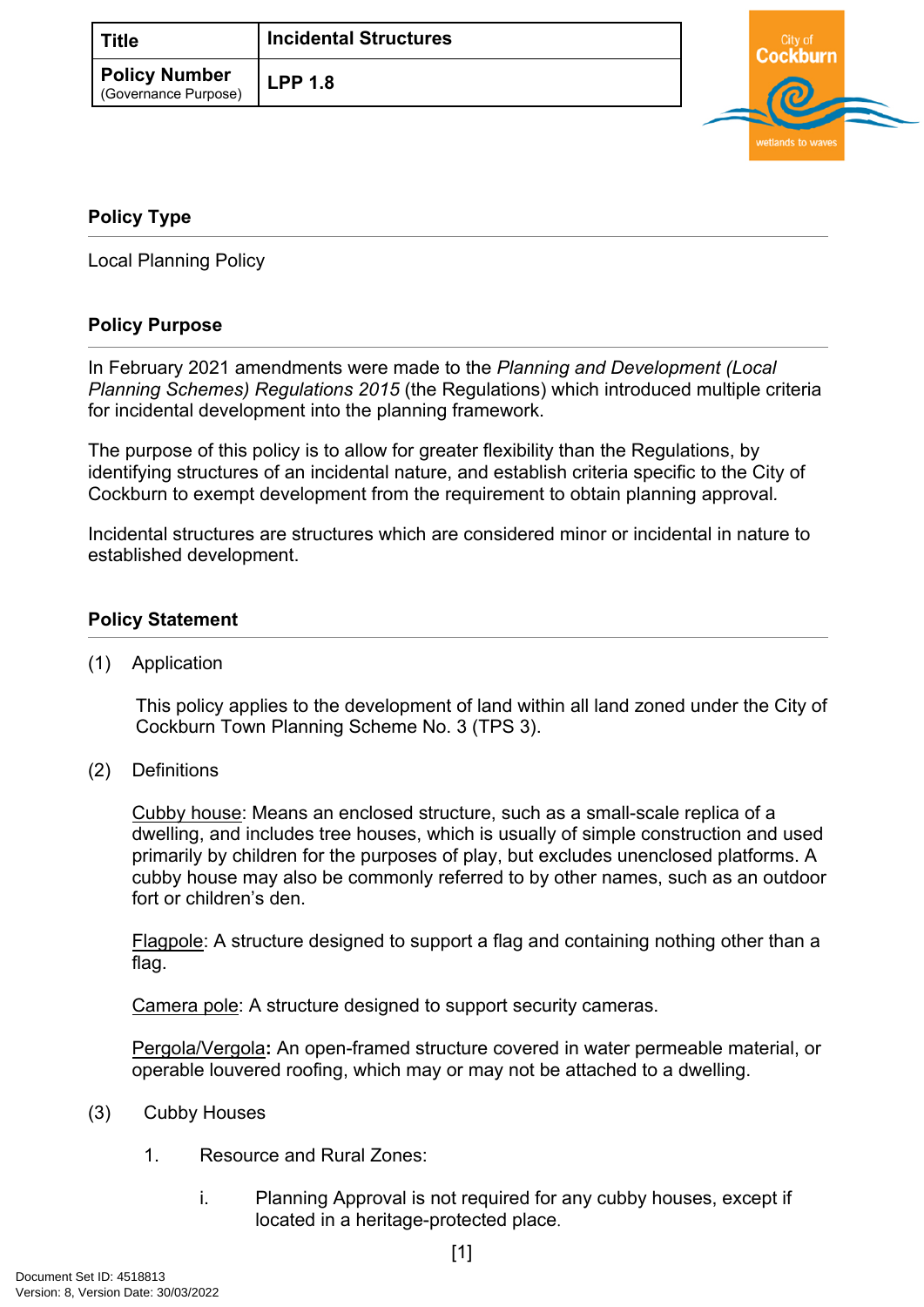| <b>Title</b>                                 | <b>Incidental Structures</b> |  |
|----------------------------------------------|------------------------------|--|
| <b>Policy Number</b><br>(Governance Purpose) | <b>LPP 1.8</b>               |  |

- 2. Rural Living Zone:
	- i. Planning Approval is not required for any cubby house where the development complies with the following criteria:
		- a) Located a minimum 6m from the primary street;
		- b) Located a minimum 2.5m from any other boundary; and
		- c) Is not located within a heritage-protected place.
- 3. All Other Zones:
	- i. Planning Approval is not required for the development of a cubby house where the development complies with the following criteria:
		- a) The lot is subject to the Residential Design Codes of WA;
		- b) The lot is deemed a Single House or Grouped Dwelling;
		- c) There is only one cubby on the lot;
		- d) Located behind the primary street setback area;
		- e) Does not have a footprint or floor area of greater than 10m2;
		- f) Is not located within a heritage-protected place; and
		- g) Does not exceed a building height of 3 metres measured from the existing natural ground level.
- 4. In all other instances, a cubby houses is required to obtain Planning Approval.
- (4) Shade Sails
	- 1. Local Centre, District centre, Regional Centre, Mixed Business, Light and Service Industry, Industry and Strategic Industry Zones:
		- i. Planning Approval is not required for shade sails where the development complies with the following criteria:
			- a) Located a minimum 15m from the primary street lot boundary;
			- b) Located a minimum 3m from any other boundary;
			- c) Where a lot has frontages to two streets (excluding the secondary street) then both street setbacks shall be 15m; and
			- d) Is not located within a heritage-protected place.
			- e) Are not obstructing landscaping, vehicle parking and vehicle access, to the satisfaction of the City.
	- 2. All Other Zones
		- i. Planning Approval is not required for the development of shade sails where the development complies with the following criteria:
			- a) The lot is subject to the Residential Design Codes of WA;
			- b) The lot is deemed a Single House or Grouped Dwelling; and
			- c) Is not located within a heritage-protected place.
	- 3. In all other instances, shade sails are required to obtain Planning Approval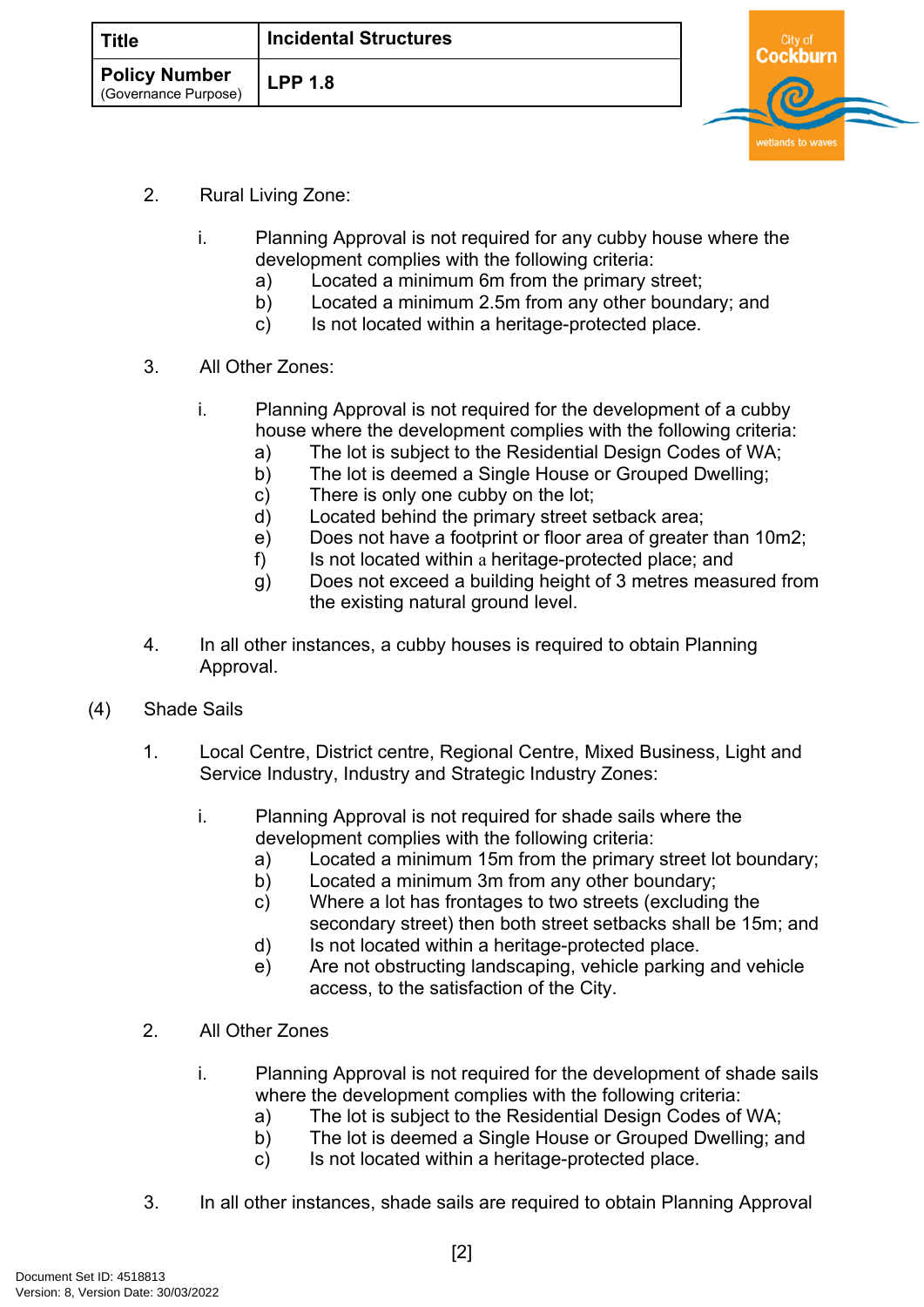

- <span id="page-2-0"></span>(5) Flagpoles
	- 1. The erection of a flagpole is considered exempt from requiring planning approval where the proposed flagpole is in accordance with Cl 61 of the Planning and Development (Local Planning Scheme) Regulations 2015.
- (6) Camera Poles
	- 1. Resource and Rural Zones
		- i. Planning Approval is not required for any camera poles where the development complies with the following criteria:
			- a) Located a minimum 20 m from the primary street;
			- b) Located a minimum 10 m from any other boundary; and
			- c) Is not located within a heritage-protected place.
	- 2. Rural Living Zone
		- i. Planning Approval is not required for any camera poles where the development complies with the following criteria:
			- a) Located a minimum 6m from the primary street;
			- b) Located a minimum 2.5m from any other boundary; and
			- c) Is not located within a heritage-protected place
	- 3. Regional Centre Zone
		- i. Planning Approval is not required for any camera poles where the development complies with the following criteria:
			- a) Located a minimum 15m from any boundary that adjoins residential zoned land;
			- b) Is not located within a heritage-protected place; and
			- c) Where there is not more than one  $(1)$  camera pole per 2,000 $m<sup>2</sup>$ of lot area.
	- 4. All Other Zones
	- i. Planning Approval is not required for any camera poles where the development complies with the following criteria:
		- a) Where the height of the structure does not exceed the wall height of the existing/proposed dwelling on-site, to a maximum height of 6m;
		- b) Where the structure is located behind the alignment of the existing/proposed dwelling;
		- c) Where only one (1) camera pole is proposed per lot;
		- d) Where the structure is setback from lot boundaries as if they were treated as a wall with no major openings in accordance with table 2a of the R-codes;
		- e) Where the structure is not proposed on a lot on the Heritage List identified under TPS 3;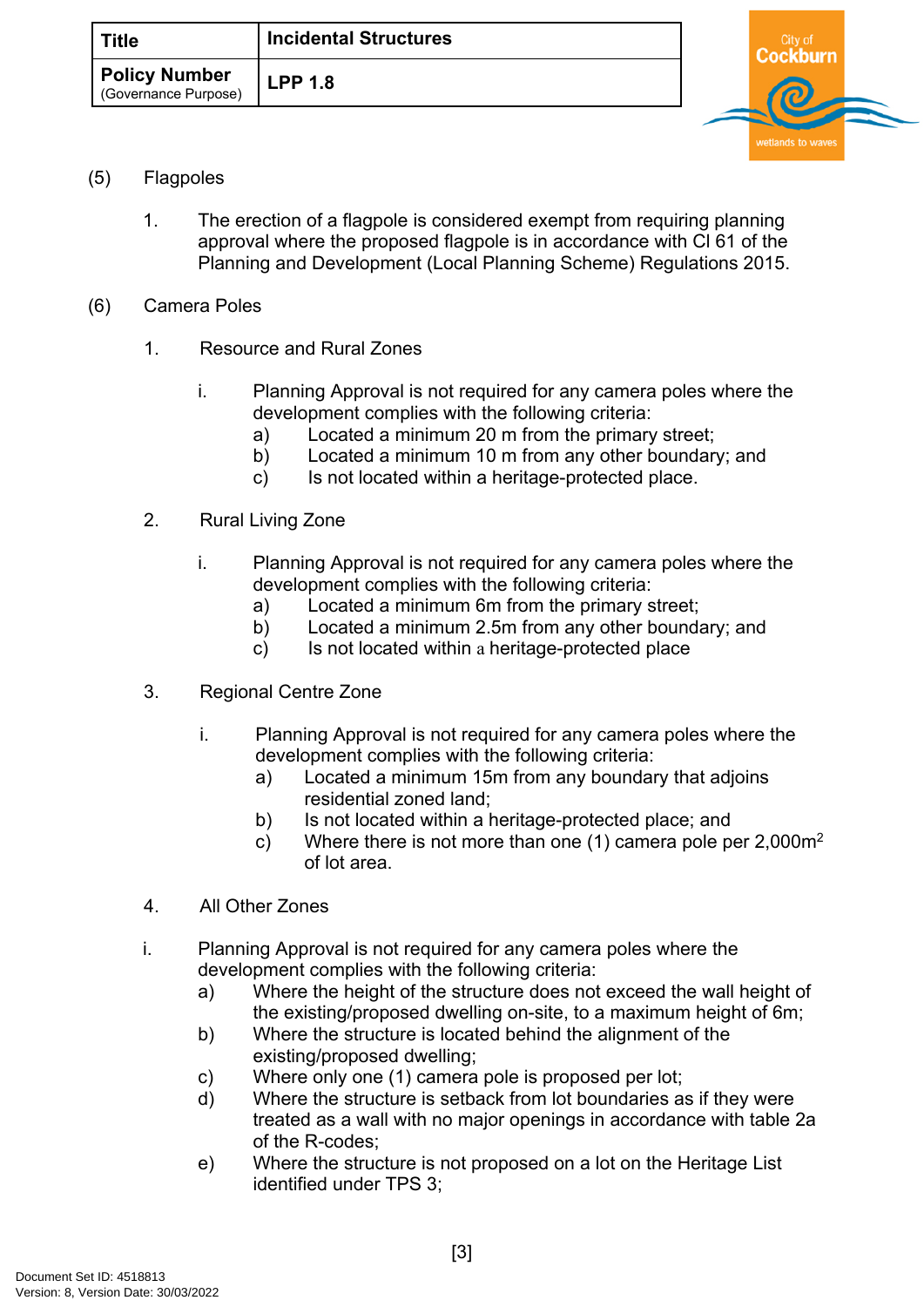f) Where no more than two (2) security cameras are fixed to the structure and the security cameras are directed towards the subject site and/or the street, not adjoining properties; and

wetlands to wa

- g) Is not located within a heritage-protected place.
- 5. In all other instances, camera poles are required to obtain Planning Approval. The development application must be advertised to potentially affected adjoining and nearby properties for comment.
- 6. Camera poles are not encouraged in residential areas and security cameras (if required) should be fixed to the existing/proposed dwelling.
- (7) Satellite Dishes
	- 1. All Zones
		- i. Planning Approval is not required for any satellite dishes where the development complies with the following criteria:
			- a) Less than 1.2m in diameter on land zoned Residential or Local Centre;
			- b) Less than 3m in diameter on land zoned Regional Centre, District Centre, Mixed Business, Rural, Rural Living, Resource, Light and Service Industry or Industry;
			- c) Where two or more dishes, including those for which approval is not required, are located within the one lot.
			- d) Planning Approval is not required for Dishes associated with:
				- i. Temporary mobile communication facilities; located at any one specific place for a period not exceeding one week; or
				- ii. State Emergency Services Communication Equipment; or
				- iii. Any other public authority communications infrastructure; and
			- e) Is not located within a heritage-protected place.
	- 2. In all other instances, camera poles are required to obtain Planning Approval and the General Guidelines below are to be addressed:
		- i. General Guidelines
			- a) Dishes must be located to minimise their visual impact from neighbouring properties, the street or other public areas.
			- b) Dishes must be ground mounted with a maximum diameter of 3m.
			- c) Dishes should be erected below the height of fences where practicable and are to be adequately screened at ground level from view of neighbouring properties.
			- d) Screening measures include the following:
				- i. Establishment of mature fast growing plantings;
				- ii. Construction of standalone lattice screening (or similar) inside the property boundary i.e. in close proximity to the dish itself;